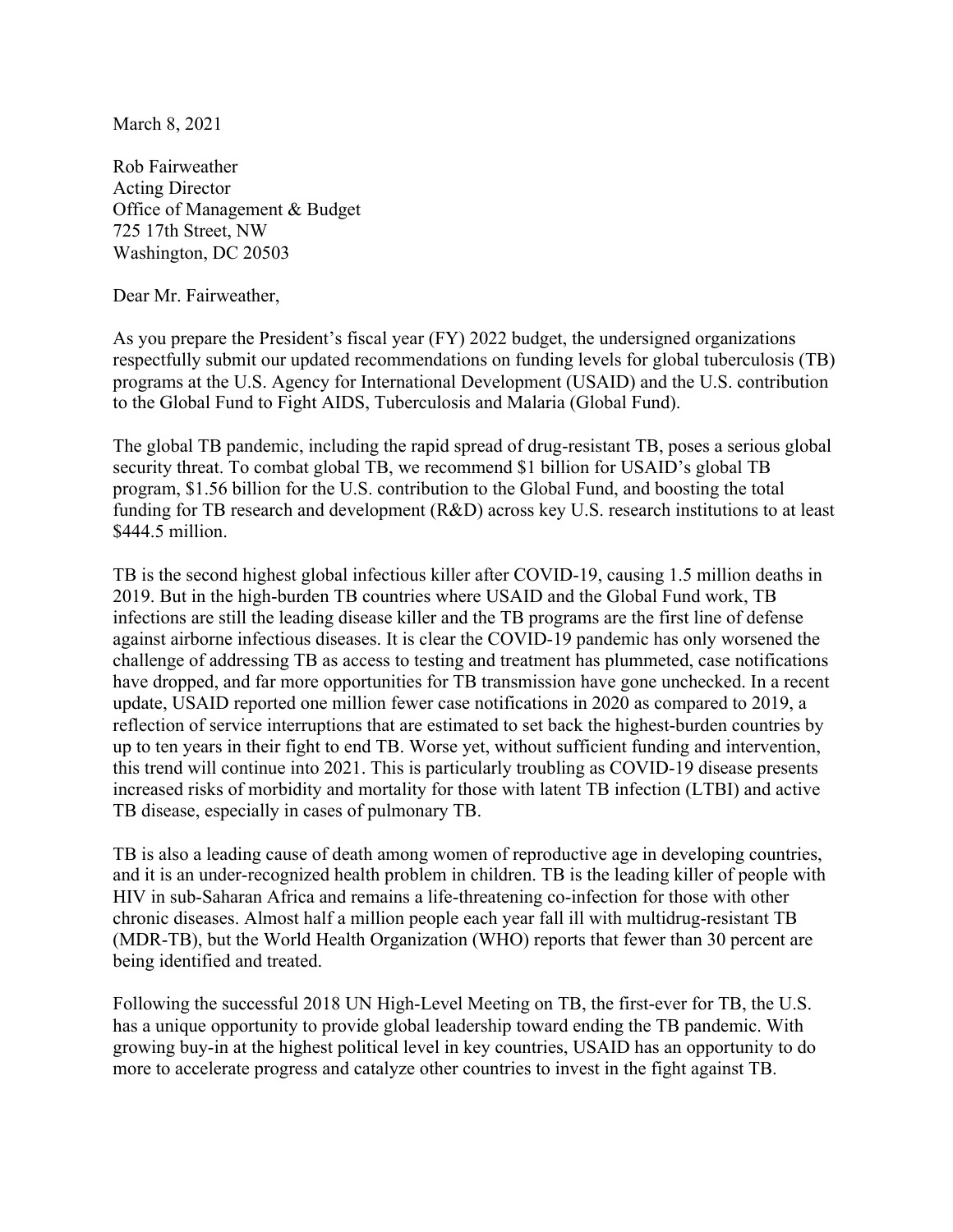USAID's 2018 report on implementation of the *National Action Plan for Combating Multi-Drug Resistant TB* states that in 2017 the rate of expanding access to MDR-TB diagnosis and treatment "remained relatively unchanged," stipulating that "additional resources will be required" to reach further milestones. More funding would also strengthen the TB Global Drug Facility's role to stabilize a fragile market and ensure access to quality-assured TB products to diagnose and treat DR-TB, which will help avert further drug resistance and get us closer to meeting *NAP* goals.

In 2018, USAID launched a new business model called the "Global Accelerator to End Tuberculosis" to speed progress and build self-reliance through support for local organizations in priority countries. Investments in community engagement are a vital part of improving TB care and support at the local level by catalyzing collaboration with affected people, communities, and civil society organizations. According to USAID, the number of applications and strong demand for these locally managed grants far exceeded their current level of resources. Expanding this bilateral funding envelope could strengthen the community level response to TB and build additional early alert capacity against other airborne infectious diseases.

Additionally, the U.S. contribution to the Global Fund is a crucial way to leverage more global TB resources. The Global Fund provides 73 percent of international financing for TB programs worldwide. Since 2002, the number of deaths from TB has fallen 25 percent in countries where the Global Fund invests, and in 2019 alone, 5.7 million people were treated for TB in these countries. We recommend maintaining the \$1.56 billion for the U.S. contribution to the Global Fund. The U.S. President's Emergency Plan for AIDS Relief (PEPFAR) also contributes to the fight against TB-HIV co-infection through its programs, and robust funding should be maintained.

In order to reach our global goals to end TB, we must invest in the development of new health technologies such as point-of-care diagnostics, new drugs, and vaccines through support to National Institute of Allergy and Infectious Diseases (NIAID), Centers for Disease Control and Prevention (CDC), USAID, Biomedical Advanced Research & Development Authority (BARDA), FDA, National Science Foundation (NSF), the Department of Defense's Congressionally Directed Medical Research Programs (CDMRP), as well as PEPFAR. USAID's continued support for late-stage clinical trials for new TB treatments is essential. The TB Trials Consortium (TBTC) at the Division for Tuberculosis Elimination (DTBE) continues to lead on critical research on latent tuberculosis infection (LTBI) treatment shortening, and recent funding interruptions to trial sites highlights the need for greater investment in this network. New, more effective vaccines that protect adolescents, adults, and infants from TB, are crucial to TB elimination efforts, yet investment in TB vaccine product development is severely lacking.

At the recent UN High Level Meeting, member states determined that \$2 billion would need to be invested in R&D annually in order to effectively end TB by 2030. If each country invested just 0.1 percent of gross domestic expenditure on R&D towards TB, we would reach that goal. The U.S. is currently 89 percent of the way towards its goal, and we have seen that even small increases in U.S. funding catalyze large increases from other countries. We recommend the U.S. government boost contributions to TB R&D across the aforementioned agencies to at least \$444.5 million to advance current and prospective technologies and tools in the pipeline.